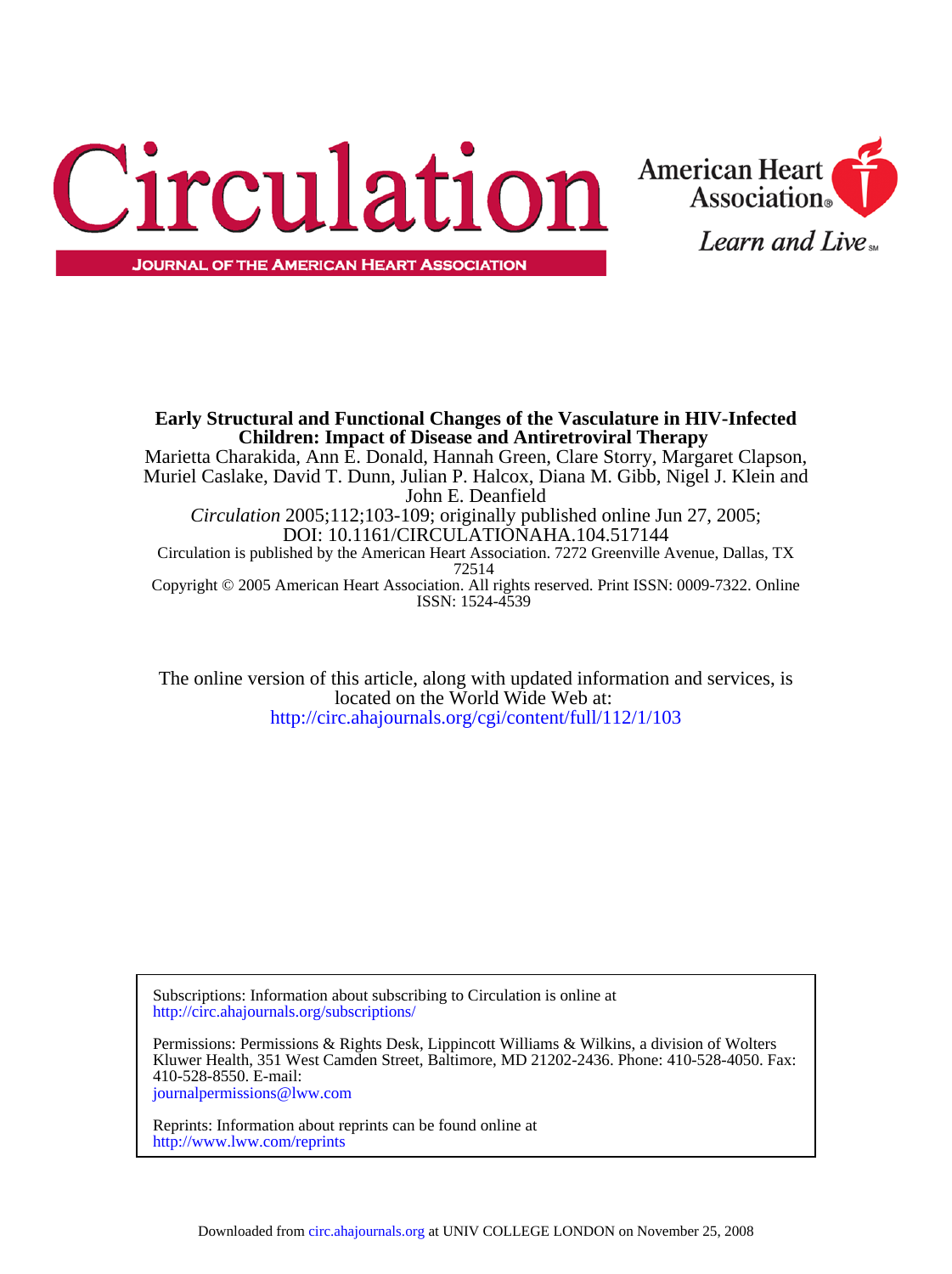# **Early Structural and Functional Changes of the Vasculature in HIV-Infected Children**

**Impact of Disease and Antiretroviral Therapy**

Marietta Charakida, MD; Ann E. Donald, AVS; Hannah Green, MSc; Clare Storry, BSc, AVS; Margaret Clapson, RGN, RSCN, RHV, BSc; Muriel Caslake, PhD; David T. Dunn, PhD; Julian P. Halcox, MD, MA, MRCP; Diana M. Gibb, MD, MSc; Nigel J. Klein, PhD, FRCPCH; John E. Deanfield, BA, BChir, MB, FRCP

- *Background*—Premature cardiovascular disease is increasingly recognized in HIV-infected patients, but the mechanisms involved are unclear. The purpose of this study was to determine the impact of HIV infection and antiretroviral therapy (ART) on markers of early vascular disease in children.
- *Methods and Results*—We studied 83 HIV-infected children (56 had taken ART, of whom 31 received a regimen containing protease inhibitors [PIs]; 27 were never treated) and a control group of 59 healthy children. Carotid intima-media thickness (IMT) and brachial artery flow-mediated dilatation (FMD) were measured. IMT was significantly greater in HIV-infected children compared with the control subjects (*P*<0.001). Among the HIV-infected children, age and treatment were significantly associated with increased IMT. Children exposed to PIs had greater IMT compared with both non–PI-treated children and untreated children  $(P=0.02)$ . FMD was also significantly reduced in the HIV-infected children compared with control subjects  $(P=0.02)$ . Pairwise comparisons of different treatment exposure groups revealed that FMD was impaired by a mean of  $3.6\%$  (95% CI, 1.8 to  $5.3$ ;  $P \le 0.001$ ) for children exposed to PIs compared with untreated children and by a mean of 1.8% (95% CI, 0.01 to 3.5; *P*-0.05) compared with non–PI-treated children. HIV-infected children had lipid abnormalities, but they did not account for the observed differences in either FMD or IMT.
- *Conclusions*—HIV infection in childhood is associated with adverse structural and functional vascular changes that are most pronounced in children exposed to PI therapy. Longitudinal studies are required to differentiate the relative impact of HIV disease and ART and to assess the potential for prevention. **(***Circulation***. 2005;112:103-109.)**

**Key Words:** endothelium ■ HIV ■ protease inhibitors

Human immunodeficiency virus (HIV) infection is a major<br>cause of morbidity and mortality worldwide. In developed countries, life expectancy has increased considerably as a result of antiretroviral therapy (ART), and cardiovascular disease has emerged as an important late concern.<sup>1,2</sup> Recent studies have shown a 26% increase in myocardial infarction in HIV-infected adults per year exposure to ART and that metabolic abnormalities related to the use of combination therapy may contribute.3–5 Protease inhibitors (PIs), in particular, are associated with dyslipidemia, insulin resistance, and lipodystrophic phenotype, which may be due to hepatic overproduction of VLDL and, to a lesser extent, impaired clearance.5,6 It has been difficult, however, to separate the effects of HIV disease itself, drug treatment, metabolic consequences, or interactions with the exposure to classic risk factors for atherosclerosis.

Although clinical manifestations of atherosclerosis do not typically present until middle and late adulthood, the process of atherogenesis begins earlier.7 Numerous cardiovascular risk factors have been shown to affect both endothelial vascular function and early structural arterial wall changes from the first decade of life.8,9

We therefore studied children who acquired HIV through mother-to-child transmission to examine the potential effect of chronic HIV infection and ART on measures of vascular structure and function. This population provides the opportunity not only to investigate the impact of HIV infection and ART on the vasculature but to do so without the confounding effect of the cumulative risk factor burden present by adulthood.

# **Methods**

## **Study Population and Design**

We studied HIV-infected children attending Great Ormond Street Hospital (GOSH) NHS Trust (London, UK). Children with current

*Circulation* **is available at http://www.circulationaha.org DOI: 10.1161/CIRCULATIONAHA.104.517144**

Received October 26, 2004; revision received February 7, 2005; accepted March 8, 2005.

From the Vascular Physiology Unit (M. Charakida, A.E.D., C.S., J.P.H., J.E.D.) and Infectious Diseases and Microbiology Unit (N.J.K.), Institute of Child Health, London (N.J.K.); Medical Research Council Clinical Trials Unit, London (H.G., D.T.D., D.M.G.); Infectious Diseases Unit, Great Ormond Street Hospital for Children, NHS TRUST, London (M. Clapson); Department of Vascular Biochemistry, Division of Cardiovascular and Medical Sciences, University of Glasgow, Glasgow (M. Caslake), UK.

Correspondence to Marietta Charakida, Vascular Physiology Unit, 30 Guilford St, London, WC1N 1EH, UK. E-mail charakidadoc@hotmail.com © 2005 American Heart Association, Inc.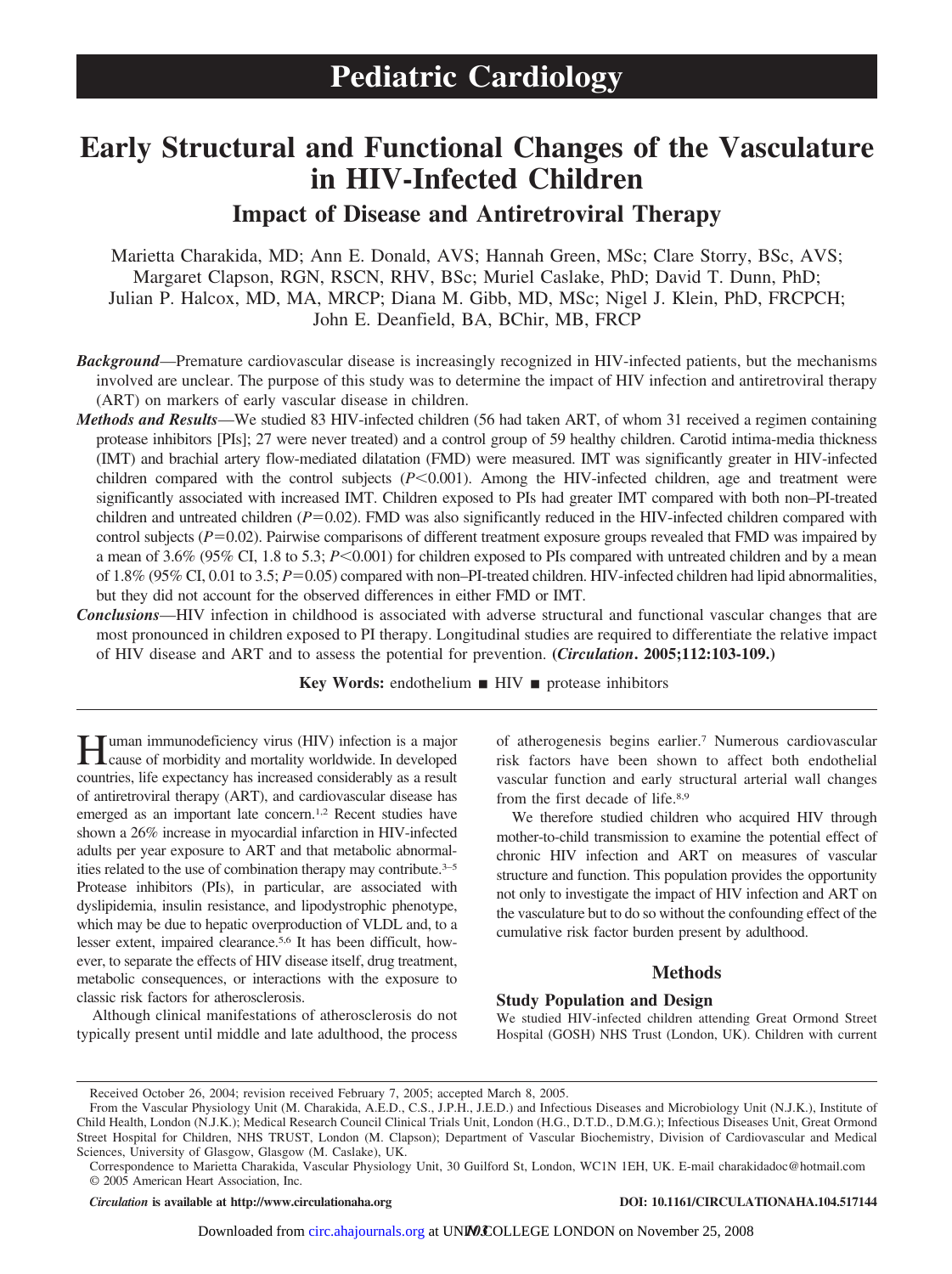opportunistic infections or cardiovascular risk factors, including hypertension, diabetes, and renal failure, were excluded. Of the 96 HIV-infected children identified as eligible for the study, 83 agreed to participate. Fifty-nine healthy volunteer children were recruited as control subjects from healthy siblings of the HIV-infected children and children of staff working at the hospital. No formal matching was used in selecting the control children (apart from siblings). None had a current or recent infectious illness, nor were they receiving any medication or vitamin supplementation.

All children had a clinical examination, including blood pressure measurements, blood sampling, anthropometry, and vascular measurements. Details of past clinical and ART history were extracted from the UK Collaborative HIV Pediatric Study (CHIPS) database.10 The HIV clinic at GOSH does not use rigid criteria for initiating ART. However, ART is usually started for persistently low or declining CD4% counts and/or clinical deterioration. The nature of the ART regime was not based on measures of disease severity.

Ethnicity data were obtained from the National Study of HIV in Pregnancy and Childhood (NSHPC).

Institutional Review Board approval was received, and all parents or caregivers and children, when appropriate, gave written informed consent to participate in the study at the time of the visit.

## **Anthropometric Measurements**

Weight and height were recorded, and body mass index (BMI; kg/m<sup>2</sup>) was calculated. Values were converted to age- and sexadjusted z scores with the use of UK reference curves.11 Blood pressure was measured as the average of 3 seated readings with an automated oscillometric device (Omron). A pediatric cuff was used when the arm circumference was <25 cm and an adult cuff when the arm circumference was 25 cm.

## **Blood Sample Analysis**

Nonfasting blood was taken from all children in heparinized tubes, and 1 mL of plasma was stored at  $-80^{\circ}$ C. Lipid levels and inflammatory markers (see below) were measured in all subjects, and markers of disease activity were assessed in the HIV-infected children.

## **Markers of HIV Severity and Inflammation**

HIV RNA viral load was measured by branched DNA assay (Chiron Diagnostics) with a lower limit of detection of 50 copies per 1 mL. CD4% was measured by flow cytometry. For viral load and CD4% measurements, the closest measurements (within 3 months before the study visit) were used if available. High-sensitivity C-reactive protein (hsCRP) was analyzed with an in-house ELISA method.12

## **Lipoprotein Analysis**

Total cholesterol was measured by enzymatic colorimetry; HDL was measured directly in plasma after precipitation with polyethylene glycol (Roche Diagnostics). Apolipoprotein B (apoB) and lipoprotein (a) [Lp(a)] were measured by immunoturbimetry kits from WAKO and Diasys Diagnostic Systems, respectively. LDL peak and mean particle diameters were determined by PAGE, as described in detail elsewhere.13

## **Vascular Measurements**

All vascular measurements were undertaken by 2 experienced investigators. Measurement on a random sample of 10 HIV-infected and 10 control children performed by both investigators showed no evidence of systematic observer bias (mean difference in intimamedia thickness [IMT], 0.003 [P=0.80, paired *t* test]; mean difference in flow-mediated dilation [FMD], 0.25 [*P*=0.40, paired *t* test]).

## **IMT Study**

The right and left common carotid arteries were scanned with a 5- to 10-MHz linear-array transducer (Acuson). The carotid bulb was identified, and longitudinal 2D ultrasonographic images of the common carotid artery 1 to 2 cm proximal to the carotid bulb were obtained. The optimal longitudinal image was acquired on the R wave of the ECG and continuously recorded on videotape for 5 seconds. Measurements of the posterior wall of the artery were made from stored images with electronic calipers. IMT was calculated as the distance between the first bright line (lumen-intima interface) and the leading edge of the second bright line (media-adventitia interface). Six measurements, the 3 maximum measurements of the right common carotid artery in 3 different frames and the 3 maximum measurements of the left common carotid artery in 3 different frames, were averaged.

## **FMD Study**

Each child underwent measurement of endothelium-dependent vascular responses of the right brachial artery by high-resolution ultrasound imaging with an Acuson 5- to 10-MHz linear probe as previously reported.8 Brachial artery diameter was measured offline by an automatic edge detection system (Brachial Tools) and expressed as a percentage change from baseline diameter.14 Dopplerderived flow measurements (using a pulsed-wave Doppler signal at a 70° angle) were also obtained continuously. The increase in blood flow after the release of the cuff was expressed as a percentage change from the baseline flow. Endothelium-independent response to glyceryl trinitrate (GTN) was also calculated as a percentage change from the baseline diameter after sublingual administration of  $25 \mu g$  GTN in the HIV-infected children only.

## **Statistical Analysis**

In descriptive analyses, parametric summary statistics and significance tests were used when the data were approximately normally distributed; otherwise, nonparametric methods were used. All FMD and GTN analyses were adjusted for baseline diameter; GTN analyses were adjusted for weight. Multivariate regression analysis was used to examine relationships between vascular measurements and HIV infection status and ART exposure with adjustment for potential confounders. Confounders included age, sex, ethnicity, Centers for Disease Control (CDC) stage, hsCRP, glucose, and selected lipid parameters. Variables that were not normally distributed were  $log_{10}$  transformed to reduce the influence of outlying observations.

# **Results**

## **Study Population**

The 83 HIV-infected children had a mean age of 11.0 years (range, 5.4 to 17.7 years); 70% were black; and all had acquired HIV from mother-to-child transmission. The control children were 1 year older than the HIV-infected children; 80% were white and had similar age-adjusted BMI scores (Table 1).

Twenty-seven HIV-infected children had never received ART. The remaining 56 children had taken ART for a median of 5 years (range, 0.2 to 14 years). Of these 56, 31 had received regimens containing a PI (Table 2). At the time of the study, 48 children were taking ART (23 including a PI), and 35 children were not receiving any ART. Of the 31 PI-exposed children, 8 were on combination therapy that did not include a PI at the time of the study visit (median duration since a PI was taken, 1.3 years; range, 0.5 to 2.8 years). Twenty HIV-infected children (24%) had previously experienced a CDC stage C disease<sup>15</sup>; all 20 had been treated with ART (15 exposed to PI therapy) (Table 2).

## **Lipoprotein Parameters**

Triglycerides, non-HDL cholesterol, apoB, and Lp(a) were significantly higher in HIV-infected children compared with control subjects. In addition, HIV-infected children had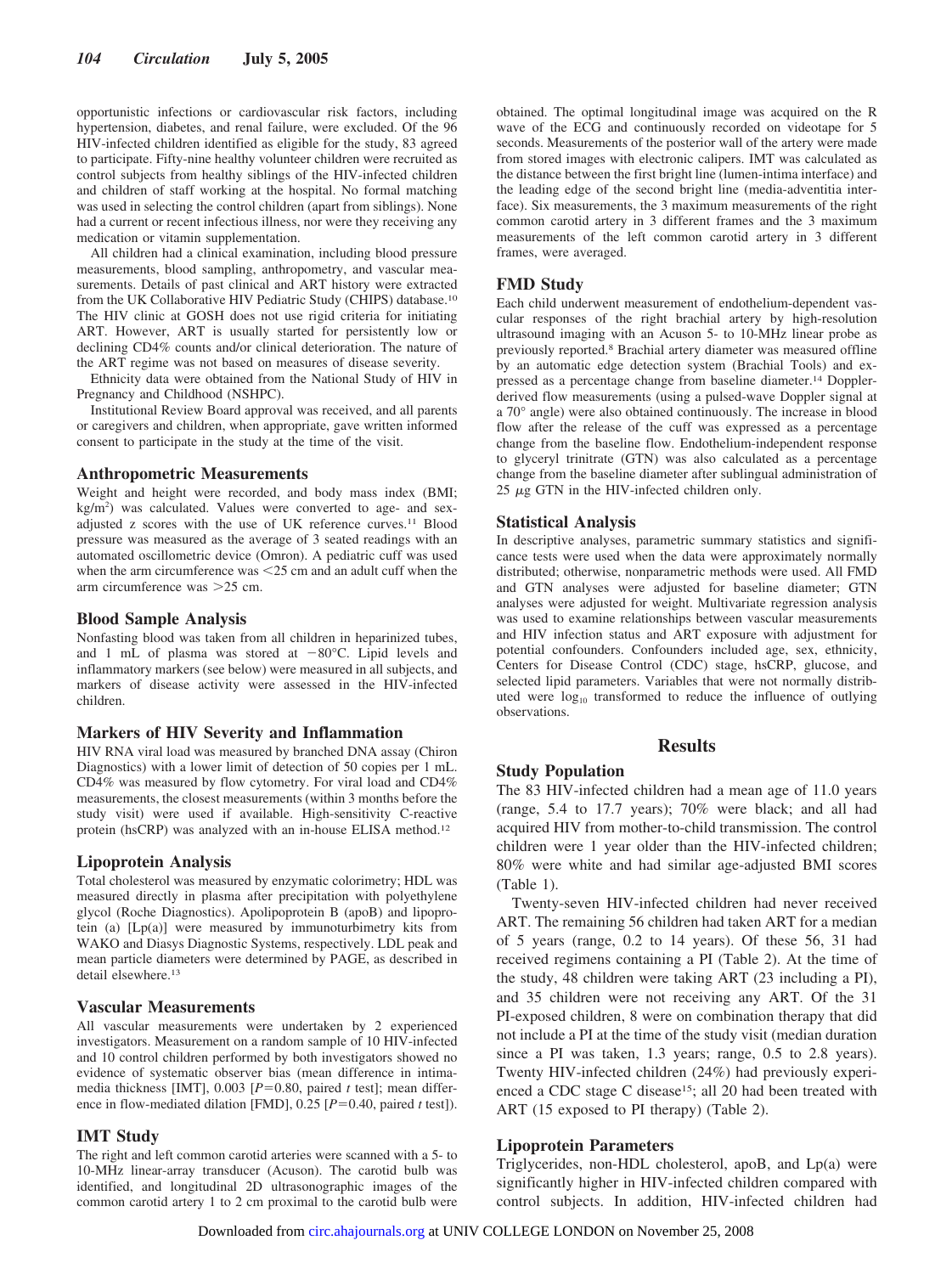|                                     | <b>HIV-Infected Children</b> | <b>Control Subjects</b> |          |
|-------------------------------------|------------------------------|-------------------------|----------|
|                                     | $(n=83)$                     | $(n=59)$                | $P^*$    |
| Demographic data                    |                              |                         |          |
| Age, y                              | 11.0(3.1)                    | 12.2(2.8)               | 0.014    |
| Male, %                             | 57                           | 47                      | 0.31     |
| Height z score (IQR)                | $-0.31(-1.26-0.27)$          | $0.30 (-0.15 - 0.94)$   | 0.0002   |
| BMI z score (IQR)                   | $0.04 (-0.78 - 0.87)$        | $0.20 (-0.46 - 1.04)$   | 0.39     |
| Clinical parameters                 |                              |                         |          |
| Systolic blood pressure, mm Hg      | 104 (10)                     | 110(12)                 | 0.0009   |
| Diastolic blood pressure, mm Hq     | 61 (9)                       | 63(8)                   | 0.09     |
| Heart rate, bpm                     | 80(13)                       | 72 (12)                 | 0.0003   |
| Glucose, mmol/L                     | 4.4(0.7)                     | 5.1(0.3)                | < 0.0001 |
| hsCRP, median (IQR), mg/L           | $0.6(0.2 - 2.3)$             | $0.2(0.1-0.6)$          | < 0.0001 |
| Lipid/blood results                 |                              |                         |          |
| Total cholesterol, mmol/L           | 4.1(0.9)                     | 3.8(0.7)                | 0.06     |
| HDL cholesterol, mmol/L             | 1.2(0.5)                     | 1.4(0.3)                | 0.02     |
| Non-HDL cholesterol, mmol/L         | 2.9(0.8)                     | 2.4(0.6)                | 0.0007   |
| Mean particle diameter, nm          | 28.2(1.0)                    | 29.0(1.1)               | < 0.0001 |
| Peak particle diameter, nm          | 27.8(1.2)                    | 28.6(1.4)               | 0.0009   |
| ApoB, mg/dL                         | 75 (17)                      | 64 (11)                 | 0.0001   |
| Lp(a), median (IQR), mg/dL          | 42 (23-69)                   | $23(14-51)$             | 0.02     |
| Triglycerides, median (IQR), mmol/L | $1.0(0.7-1.3)$               | $0.6(0.5-0.8)$          | < 0.001  |
| Vascular measurements               |                              |                         |          |
| IMT, mm                             | 0.6(0.07)                    | 0.47(0.06)              | < 0.0001 |
| <b>FMD.</b> † %                     | 7.9(4.9)                     | 9.4(5.8)                | 0.02     |
| GNT-mediated dilation, ‡ %          | 15.1(5.3)                    |                         |          |

| TABLE 1. Demographic Data, Clinical Parameters, Lipid Results, and Vascular |  |  |
|-----------------------------------------------------------------------------|--|--|
| <b>Measurements in HIV-Infected Children and Control Subjects</b>           |  |  |

IQR indicates interquartile range. Height, BMI, blood pressure, heart rate, and lipid measurements only were available for 56, 56, 55, 55, and 43 control children, respectively. Values are given as mean (SD) unless otherwise stated.

\*Based on the 2-sample *t* test or Wilcoxon 2-sample test when appropriate.

†Adjusted for baseline diameter; estimates given for mean baseline diameter of 2.86 mm.

‡Adjusted for baseline diameter and weight; estimates given for mean baseline diameter of 2.81 mm and mean weight of 36.9 kg.

significantly lower HDL cholesterol levels and mean and peak LDL particle sizes (Table 1).

Within the HIV cohort, differences in lipid parameters were observed between those receiving different treatment regimens (Table 2). Total cholesterol was higher in children receiving ART (both with and without PI) compared with untreated HIV-infected children. Lp(a), apoB, and triglyceride levels were higher in PI-treated children compared with non–PI-treated and untreated HIV-infected children. HDL cholesterol levels were lower in the untreated HIV-infected children compared with treated children, and the latter had levels similar to those in the control children.

# **CRP Measurement**

hsCRP was significantly higher in the HIV-infected children compared with control subjects (Table 1). Eight HIV-infected children had markedly increased hsCRP values (CRP  $>10$ mg/L); although they did not have clinical evidence of acute infection, these CRP levels are compatible with acute inflammation. However, the difference in CRP values between control subjects and HIV-infected children remained when the analysis was performed with these 8 children omitted.

# **Vascular Measurements**

### *IMT Assessment*

IMT measurements were available for 77 of the 83 HIVinfected children and 45 of the 53 control subjects. IMT was higher in the HIV-infected children compared with the control subjects  $(P<0.0001$ ; Table 1) in both unadjusted and adjusted analyses. There was a significant association between IMT and age in the HIV-infected children that was not observed in the control subjects (Figure 1A); for every year increase in age, IMT was increased on average by 0.005 mm (95% CI, 0.0003 to 0.01). There was no association between ethnicity and IMT in either HIV-infected or control children.

There was evidence of a treatment effect when the HIVinfected children were categorized as ever exposed to PIs, non–PI-treated, and untreated ( $P=0.03$ ; Table 2). Exposure to PIs was associated with a higher mean IMT compared with both those untreated  $(P=0.04)$  and the non–PI-treated group  $(P=0.01;$  Figure 1B). Similar results were found when the children were categorized according to their treatment regimen at the time of the test (data not shown). There was no association between IMT and CD4% or viral load at the time of the study, but more advanced CDC stage was associated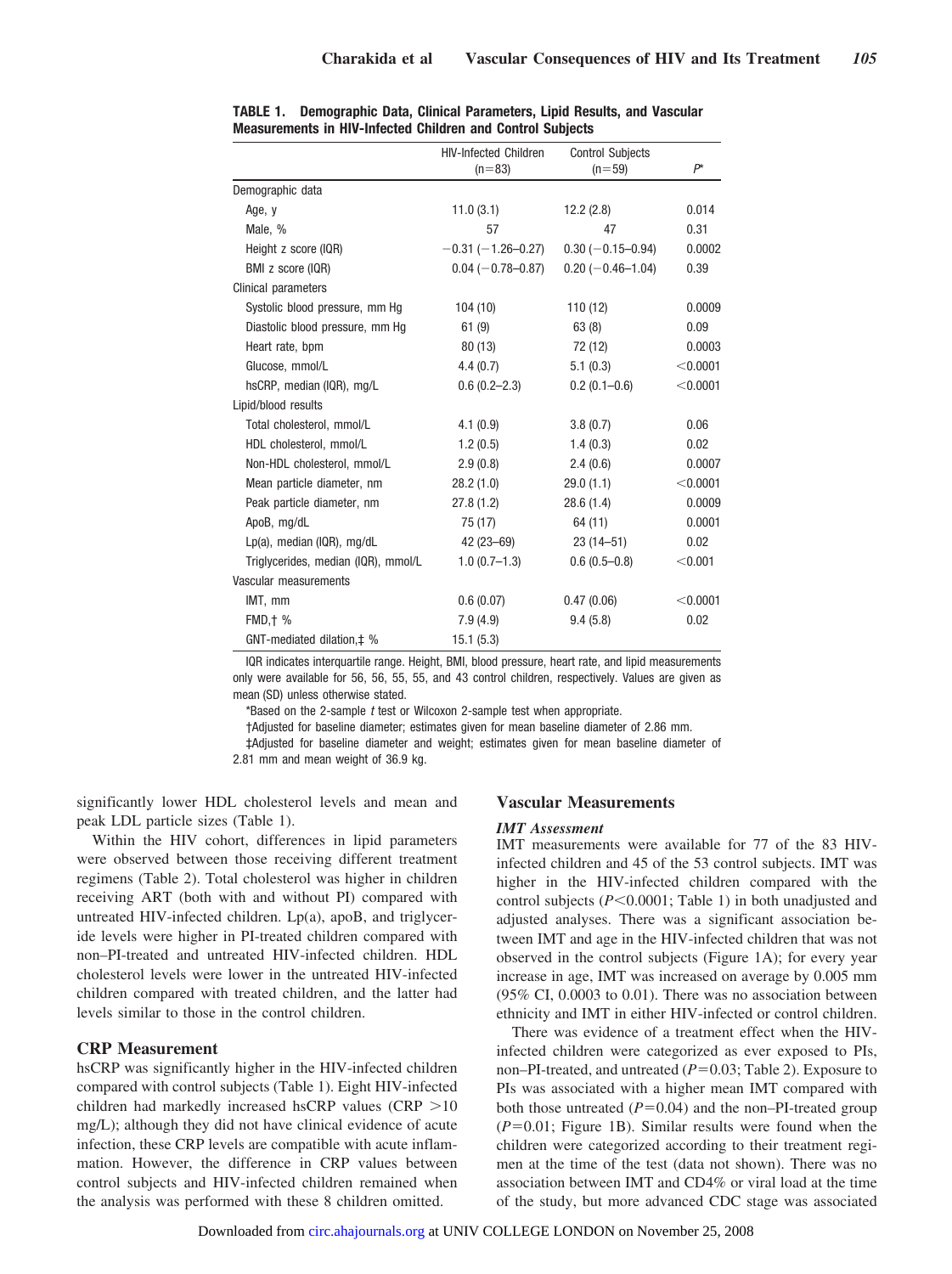|  | TABLE 2. Comparison of ART Exposure in HIV-Infected Children |  |  |  |  |  |
|--|--------------------------------------------------------------|--|--|--|--|--|
|--|--------------------------------------------------------------|--|--|--|--|--|

|                                            | PI Treated                 | Non-PI Treated             | Untreated              |          |
|--------------------------------------------|----------------------------|----------------------------|------------------------|----------|
|                                            | $(n=31)$                   | $(n=25)$                   | $(n=27)$               | $P^*$    |
| Demographic data                           |                            |                            |                        |          |
| Age, y                                     | 11.1(3.5)                  | 11.5(3.0)                  | 10.3(2.5)              | 0.39     |
| Male, %                                    | 62                         | 44                         | 63                     | 0.72     |
| Height z score, median (IQR)               | $-0.59(-1.35-0.18)$        | $-0.40$ ( $-0.94 - 0.06$ ) | $-0.24 (-1.32 - 0.38)$ | 0.75     |
| BMI z score, median (IQR)                  | $-0.20$ ( $-0.81 - 0.75$ ) | $0.04 (-0.93 - 0.56)$      | $0.62$ (-0.25-1.19)    | 0.13     |
| Clinical parameters                        |                            |                            |                        |          |
| Systolic blood pressure, mm Hg             | 103(10)                    | 103(8)                     | 106(10)                | 0.37     |
| Diastolic blood pressure, mm Hg            | 61(12)                     | 60(7)                      | 61(6)                  | 0.90     |
| Heart rate, bpm                            | 79 (11)                    | 79 (12)                    | 83 (15)                | 0.37     |
| Glucose, mmol/L                            | 4.4(0.8)                   | 4.3(0.6)                   | 4.4(0.7)               | 0.79     |
| hsCRP, median (IQR), mg/L                  | $1.1(0.2 - 2.0)$           | $1.2(0.4 - 6.7)$           | $0.4(0.4 - 2.0)$       | 0.14     |
| Clinical parameters related to HIV and ART |                            |                            |                        |          |
| CDC stage C, %                             | 48                         | 20                         | 0                      | < 0.0001 |
| CD4%, median (IQR)                         | $26(21-34)$                | $26(14-29)$                | $22(19 - 24)$          | 0.18     |
| HIV RNA, log <sub>10</sub> copies/mL       | 2.30(0.98)                 | 2.68(1.11)                 | 4.08(0.70)             | < 0.0001 |
| Exposure to ART, median (IQR), y           | $5.3(4.7-6.8)$             | $3.8(2.3 - 6.0)$           |                        |          |
| Exposure to Pls, median (IQR), y           | $4.2(2.7-5.1)$             |                            |                        |          |
| Lipid/blood results                        |                            |                            |                        |          |
| Total cholesterol, mmol/L                  | 4.6(0.9)                   | 4.0(0.8)                   | 3.6(0.8)               | 0.002    |
| HDL cholesterol, mmol/L                    | 1.4(0.5)                   | 1.3(0.5)                   | 1.0(0.3)               | 0.0007   |
| Non-HDL cholesterol, mmol/L                | 3.2(1.0)                   | 2.7(0.7)                   | 2.7(0.7)               | 0.02     |
| ApoB, mg/dL                                | 80(20)                     | 73 (15)                    | 72 (15)                | 0.13     |
| Mean particle diameter, nm                 | 28.0(1.1)                  | 28.3(0.7)                  | 28.3(1.2)              | 0.52     |
| Peak particle diameter, nm                 | 27.7(1.2)                  | 27.0(1.3)                  | 27.8(1.3)              | 0.74     |
| Lp(a), median (IQR), mg/dL                 | $50(38 - 86)$              | $33(17-45)$                | $34(21-63)$            | 0.01     |
| Triglycerides, median (IQR), mmol/L        | $1.1(0.8-1.4)$             | $0.9(0.8-1.2)$             | $0.9(0.6-1.4)$         | 0.31     |
| Vascular measurements                      |                            |                            |                        |          |
| IMT, mm                                    | 0.62(0.07)                 | 0.58(0.06)                 | 0.58(0.06)             | 0.03     |
| <b>FMD.</b> + %                            | 6.3(5.4)                   | 8.1(5.9)                   | 9.9(5.7)               | 0.0005   |
| GTN-mediated dilation, ‡ %                 | 14.5(8.4)                  | 14.0(9.5)                  | 17.2(8.9)              | 0.08     |

IQR indicates interquartile range. Eight of the PI-treated children were on combination therapy that did not include a PI at the time of the study visit. Eight children in the non-PI group were off all treatment at the time of the study visit. CD4% and HIV RNA: closest measurement within 3 months before the time of the study visit ( $n=78$  for CD4%,  $n=77$  for HIV RNA). There are 4 CDC stages that reflect the extent of HIV disease progression: N signifies no signs or symptoms; A, B, and C, increasingly severe disease; and C, AIDS). Values are given as mean (SD) unless otherwise stated.

\*Global probability values are based on ANOVA or the Kruskal-Wallis test when appropriate.

†Adjusted for baseline diameter; estimates given for mean baseline diameter of 2.80 mm.

‡Adjusted for baseline diameter and weight; estimates given for mean baseline diameter of 2.80 mm and mean weight of 36.9 kg.

with greater IMT. However, in multivariate analyses, the higher IMT in children with exposure to PIs could not be accounted for by CDC stage or other potential confounders. Notably, there was no association between IMT and duration of PI therapy.

#### *FMD Assessment*

FMD measurements were available for 82 of the 83 HIVinfected children and 57 of the 59 control children. Resting vessel size, blood flow, and reactive hyperemia were similar in both groups. FMD was lower in the HIV-infected children than in the control subjects after adjustment for baseline diameter  $(P=0.02;$  Table 1 and Figure 2A). The relationship remained after adjustment for age, sex, and other potential confounders. There was no evidence of an association between age, sex, ethnicity, lipids, and hsCRP in the whole cohort.

Among the HIV-infected children, there were no differences in baseline vessel diameter, baseline flow, or reactive hyperemia in the different treatment groups. FMD was significantly lower in those exposed to PIs compared with non–PI-treated  $(P=0.05)$  and untreated  $(P<0.001)$  children. Similar results were obtained when the analysis was performed by current therapy (Figure 2B). The response to GTN was not associated with exposure to ART (Table 2). As for IMT, CDC stage C was associated with lower FMD. FMD was also inversely related to hsCRP, and this relationship remained after the 8 HIV-infected children whose hsCRP was  $>10$  mg/L were excluded. However, the relationship between FMD and ART exposure remained after adjustment for CDC stage, hsCRP, and other potential confounders in multivariate analysis.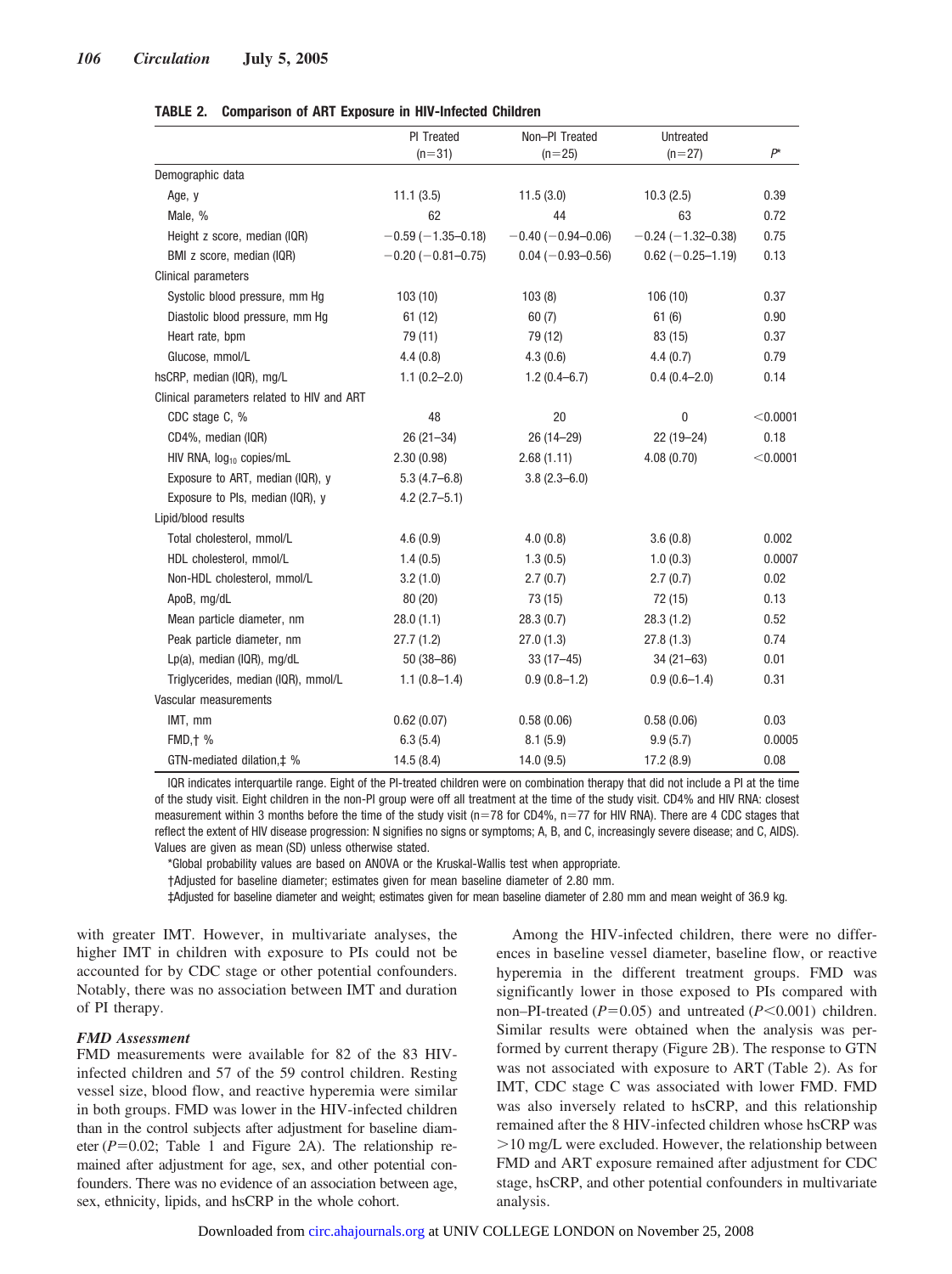

**Figure 1.** IMT in HIV-infected children and control subjects. A, IMT and age. IMT was increased on average by 0.005 mm/y (95% CI, 0.0003 to 0.01;  $P=0.04$ ) (solid line) in HIV-infected children, whereas no association with age was found in control subjects (dotted line). B, IMT according to exposure to treatment. IMT was significantly higher in children who had received PIs. \**P*-0.04, \*\**P*-0.01.

## **Discussion**

This study demonstrates that structural and functional changes of the vasculature are already present during childhood in HIV-infected children. These changes were most pronounced in children receiving PIs but were also observed in non–PI-treated and untreated children. Our findings support a role for both HIV infection itself and ART, particularly PIs, in the pathogenesis of early vascular disease, likely to be relevant to future clinical atherosclerosis.

Several studies have raised concerns about the effect of HIV and ART on both progression of atherosclerosis and cardiovascular events in adults.4,16 PIs in particular are associated with metabolic abnormalities and lipodystrophic phenotype in adults, which may add to the background risk factor profile.<sup>5</sup> However, the relative impact of disease, treatment, and underlying risk factor profile remains unclear. These factors are particularly hard to disentangle in adults because the timing of HIV infection is often unknown and there may be an interaction between the presence of classic risk factors for atherosclerotic disease and ART.

The long-term consequences of HIV infection are particularly important for young individuals. With newer antiretroviral regimens, HIV has now become a chronic illness in



**Figure 2.** Endothelial function in HIV-infected children and control subjects. A, FMD was significantly reduced in HIV-infected children. \**P*-0.02. B, FMD according to ART received at time of study visit. FMD was reduced in children receiving PIs. \**P*-0.006, \*\**P*0.0001.

developed countries. Thus, HIV-infected children have the potential to survive even to the third or fourth decade of life. Because cardiovascular disease is emerging as an important health concern at these ages, it is critically important to determine the early impact of both the HIV infection and its treatment on the arterial wall in these children.

In our study, we measured carotid IMT to assess structural disease of the arterial wall. IMT represents the cumulative burden of adverse influences operating from the earliest stages of disease. Increased IMT, shown to reflect conventional risk factor burden in children as young as 10 years of age, is an independent predictor of adverse cardiovascular outcome.17 We also assessed endothelial function, which is known to be a key event in the initiation and progression of preclinical atherosclerosis.18 In particular, reduction in local nitric oxide bioavailability, reflected by the magnitude of FMD response, is associated with a proinflammatory, proliferative, and procoagulant phenotype that establishes a locally atherogenic environment. FMD is a dynamic measure of arterial function that can be used to assess the impact of both risk factors and interventions.19,20 Using these 2 wellvalidated measurements of arterial structure and function, we have described the impact of disease and treatment, minimizing the effects of exposure to confounding risk factors usually present in adults.

Only 1 other study has examined the vascular changes of long-term exposure to HIV in children. FMD was impaired,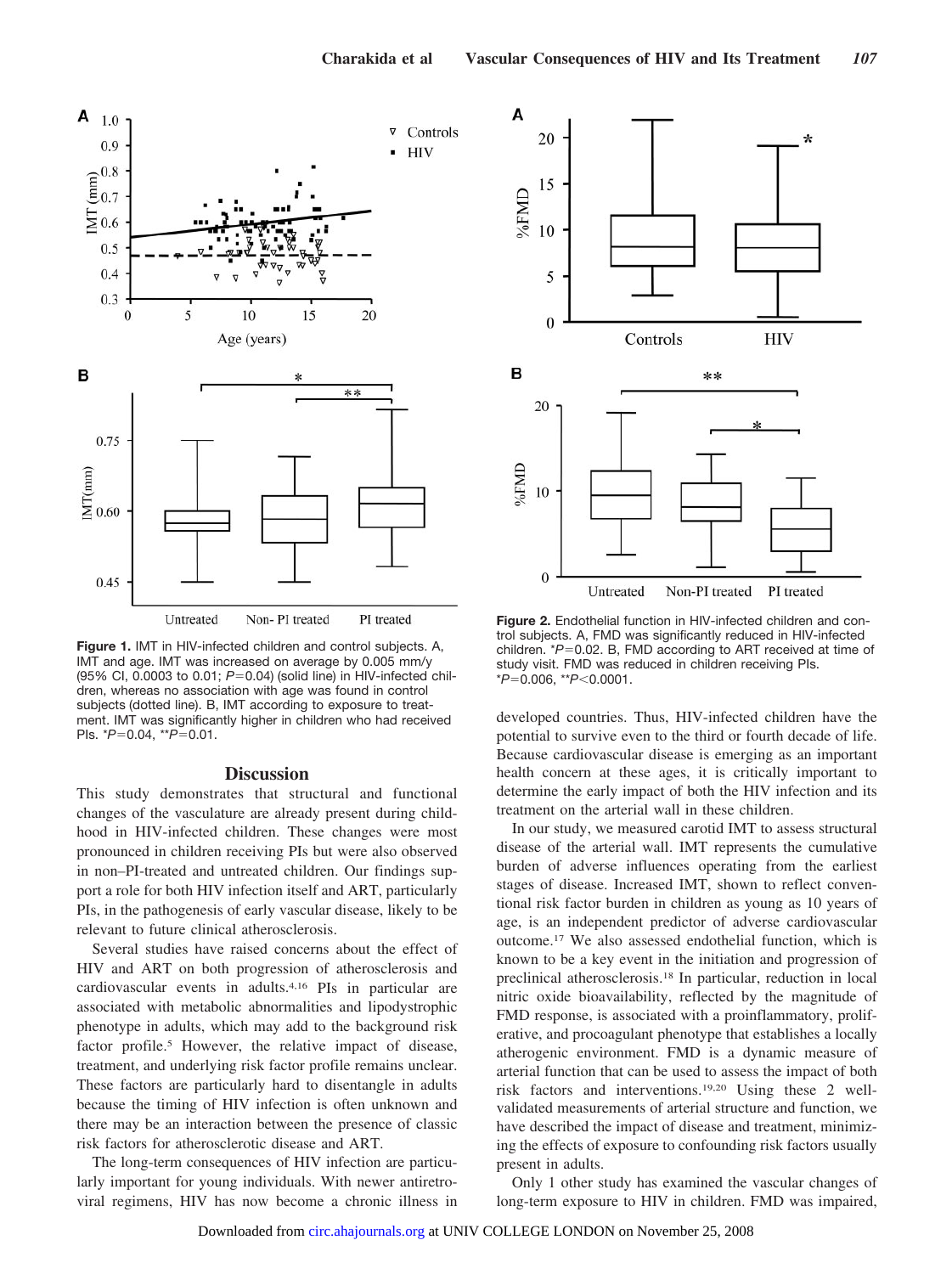as in our study, but IMT was not increased.21 The more extensive vascular changes in our population may be due to older age and worse disease. IMT was related to both age (a surrogate for duration of HIV) and CDC stage. The observed differences between HIV-infected children and control subjects remained after differences in the baseline characteristics between the groups were accounted for, suggesting that these changes may be related to HIV disease. Our study also raised the possibility that vascular function may be related to ART. Both IMT and FMD were impaired in children receiving ART; this was most pronounced in the PI-treated children. However, these findings must be viewed with some caution. Although PIs would not have been included or excluded on the basis of disease severity, there have been changes in the ART regimens since triple therapy became available for children in 1997. Perhaps most important is that triple therapy at that time would likely have included a PI. In recent years, however, there has been a trend toward the use of a nonnucleoside reverse-transcriptase inhibitor as first-line therapy. We have attempted to control for variables such as age that may have influenced our analyses, but more studies are required to clarify the role of ART on vascular dysfunction.

It is also unclear whether the observed vascular changes that appear to be associated with ART are driven by changes in the metabolic profile of these children. Insulin resistance and metabolic syndrome have been independently associated with vascular disease and accelerated cardiovascular disease in HIV-infected adults. Insulin resistance and the full metabolic syndrome are prevalent in overweight youth, and it has been suggested that they are increasingly prevalent in highrisk HIV-infected young people, especially blacks.22 In the present study, we did not find major differences in BMI z scores between cases and controls and between HIV-infected children receiving different antiretroviral regimens. Further studies are required to ascertain the vascular effects of ART in childhood and to provide insight into the mechanisms contributing to vascular disease.

HIV may promote atherosclerosis by activating the vascular endothelium directly or indirectly by systemic cytokine stimulation by the virus.23 In addition, opportunistic agents such as cytomegalovirus or herpesvirus, often present in HIV may contribute to endothelial damage.24,25 In this study, HIV-infected children had elevated total cholesterol and cholesterol subfractions. In particular, it is interesting to note that Lp(a) levels, which are highly genetically determined, also were elevated in HIV-infected children compared with control subjects. This finding, however, must be interpreted with caution. The average  $Lp(a)$  level is higher in black than in white children, so ethnic differences may contribute to the Lp(a) variability. Furthermore, within the HIV cohort, the most pronounced changes in Lp(a) were noted in children receiving PI therapy. It is possible that increased synthesis or clearance of the particle related to HIV infection and PI therapy can account for our observed differences. The disturbances of lipids [increased total cholesterol and Lp(a) and a smaller LDL particle size] in our children receiving PIs are similar to those reported in adults but did not account for the observed vascular abnormalities.26 Nevertheless, the impact of lipid abnormalities on vascular disease progression in HIV

certainly warrants further prospective exploration. Other mechanisms may also contribute to the adverse effect of HIV and ART on vascular disease, including enhanced expression of macrophage scavenger receptors and mitochondrial toxicity.23,27

HIV infection and ART are associated with an atherogenic structural and functional arterial phenotype from early childhood. Because death rates among HIV-infected children have decreased 5-fold since the introduction of the highly active antiretroviral treatment, careful long-term monitoring appears warranted to detect emerging cardiovascular disease. Longitudinal studies are needed to understand the cause of vascular disease and to ascertain the contribution of different ART regimens. Pharmacological or physiological interventions may be required to prevent future vascular events in HIVinfected children.

## **Acknowledgments**

We thank the Greek State Scholarship Foundation, which supported Marietta Charakida, and CORDA, which supported Ann Donald through the Silcock legacy. We thank the MRC Childhood Nutrition Research Center for funding Clare Storry. We are extremely grateful to all the children who took part in this study and the HIV Study Team, particularly Dr Vas Novelli. We thank T. Duong, Gill Wait, and K. Dierholt at MRC Clinical Trials Unit for assistance in extracting data from the CHIPS cohort.

## **References**

- 1. Gortmaker SL, Hughes M, Cervia J, Brady M, Johnson GM, Seage GR, III, Song LY, Dankner WM, Oleske JM. Effect of combination therapy including protease inhibitors on mortality among children and adolescents infected with HIV-1. *N Engl J Med*. 2001;345:1522–1528.
- 2. Palella FJ Jr, Delaney KM, Moorman AC, Loveless MO, Fuhrer J, Satten GA, Aschman DJ, Holmberg SD. Declining morbidity and mortality among patients with advanced human immunodeficiency virus infection: HIV Outpatient Study Investigators. *N Engl J Med*. 1998;338:853– 860.
- 3. Carr A, Cooper DA. Adverse effects of antiretroviral therapy. *Lancet*. 2000;356:1423–1430.
- 4. Friis-Moller N, Sabin CA, Weber R, d'Arminio MA, El Sadr WM, Reiss P, Thiebaut R, Morfeldt L, De Wit S, Pradier C, Calvo G, Law MG, Kirk O, Phillips AN, Lundgren JD. Combination antiretroviral therapy and the risk of myocardial infarction. *N Engl J Med*. 2003;349:1993–2003.
- 5. Walli R, Herfort O, Michl GM, Demant T, Jager H, Dieterle C, Bogner JR, Landgraf R, Goebel FD. Treatment with protease inhibitors associated with peripheral insulin resistance and impaired oral glucose tolerance in HIV-1–infected patients. *AIDS*. 1998;12:F167–F173.
- 6. Carr A, Samaras K, Chisholm DJ, Cooper DA. Pathogenesis of HIV-1 protease inhibitor–associated peripheral lipodystrophy, hyperlipidaemia, and insulin resistance. *Lancet*. 1998;351:1881–1883.
- 7. Stary HC. Evolution and progression of atherosclerotic lesions in coronary arteries of children and young adults. *Arteriosclerosis*. 1989;9: I19-I32.
- 8. Bennett-Richards K, Kattenhorn M, Donald A, Oakley G, Varghese Z, Rees L, Deanfield JE. Does oral folic acid lower total homocysteine levels and improve endothelial function in children with chronic renal failure? *Circulation*. 2002;105:1810 –1815.
- 9. Jarvisalo MJ, Raitakari M, Toikka JO, Putto-Laurila A, Rontu R, Laine S, Lehtimaki T, Ronnemaa T, Viikari J, Raitakari OT. Endothelial dysfunction and increased arterial intima-media thickness in children with type 1 diabetes. *Circulation*. 2004;109:1750 –1755.
- 10. Gibb DM, Duong T, Tookey PA, Sharland M, Tudor-Williams G, Novelli V, Butler K, Riordan A, Farrelly L, Masters J, Peckham CS, Dunn DT. Decline in mortality, AIDS, and hospital admissions in perinatally HIV-1 infected children in the United Kingdom and Ireland. *BMJ*. 2003; 327:1019.
- 11. Freeman JV, Cole TJ, Chinn S, Jones PR, White EM, Preece MA. Cross sectional stature and weight reference curves for the UK, 1990. *Arch Dis Child*. 1995;73:17–24.